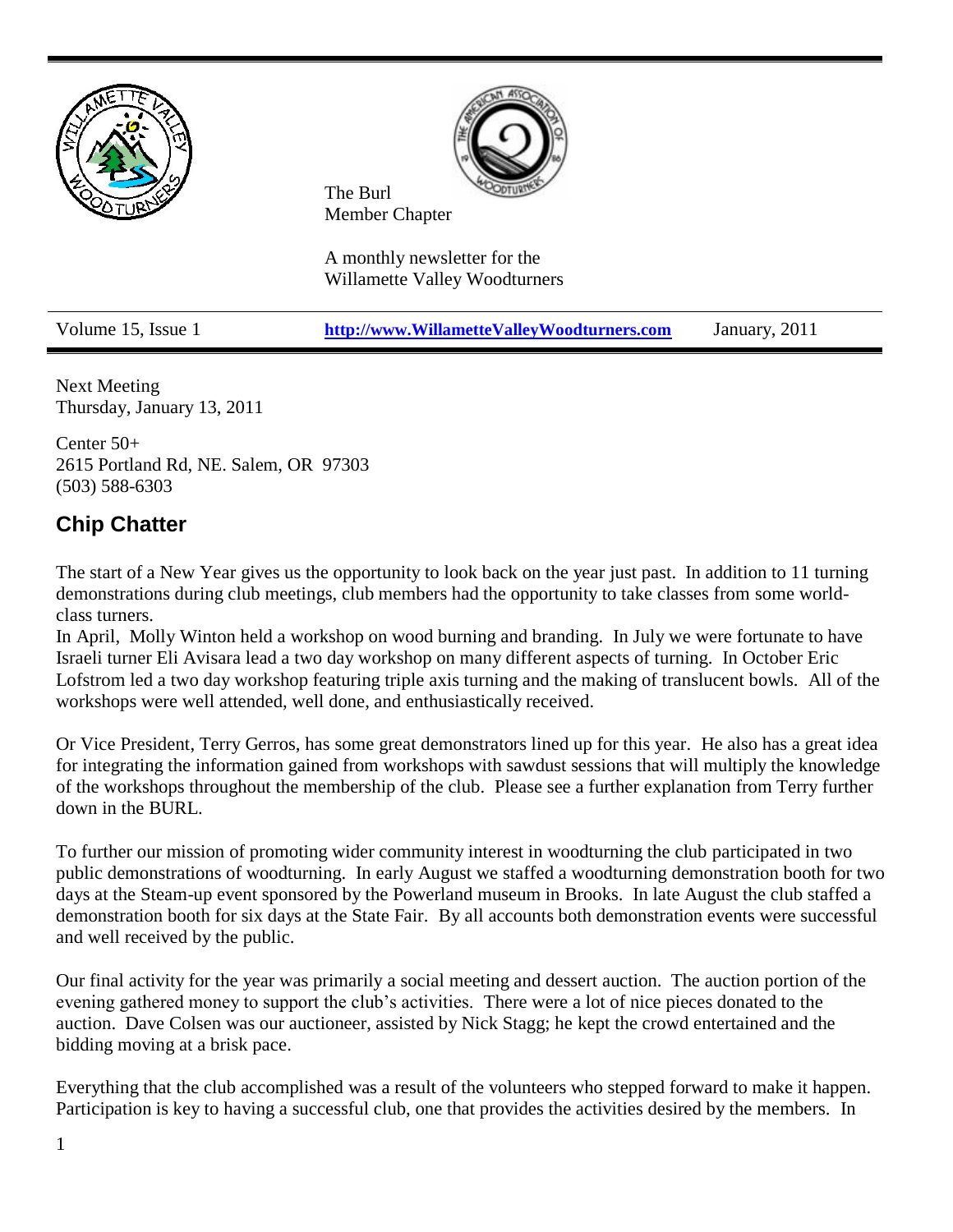every activity there were a few who led but many who helped. Each of us can expect to take from the club only a little more than we contribute. The successes we had this year were a direct result of members getting involved. Thanks to all who stepped forward and gave a hand.

The new board will meet after the January club meeting to map out a plan for the year. You can influence particular club activities, the selection of demonstrators, and subjects covered by sawdust sessions by indicating preferences on your membership application form or by directly contacting one or more of the officers or board members. Participate in club activities, and make things happen.

Keep the chips flying,

Bruce Stangeby, President

### **From the VP's prospective,**

I just about have the demonstration program lined out for the year, and I believe it is going to be a great year of demonstrations, workshops and sawdust sessions. What I am currently planning is 4, 2 day workshops and several all day demonstrations, especially for those not interested in participating in the workshops. Sawdust sessions are going to be held either the weekend of our normal meeting or the following weekend. I am suggesting the theme for each sawdust session be based upon the demonstration or workshop. My plan is to incorporate all three so we gain the most knowledge and improve our turning skills. As an example: In April, Dave Schweitzer will be here for the club demo, Friday all day demonstration, and 2 day weekend workshop. The club demo will be either a program titled All About Bowls or Hollow Forms with Fluting and Finials. The following Friday, Dave will do an all day demo on small platters with a crescent, finials, hollow forms and fluting. That weekend the workshop will cover both faceplate and spindle work, much like the Friday demo, except this is hands on. What I propose for the following weekend or two (depending on your participation), is those attending the workshop put on the sawdust session based on what we learned. This way those taking the workshop will get to practice what we learned and hopefully teach those unable to attend. Naturally those who attended the Friday demo will be given first choice for the sawdust session, hence it may be that we offer more sessions so everyone gets a chance to practice what we observed at the club demo. Make sense? Anyway, it seems like a great idea and will be a lot of work, especially those willing to take the workshop, then offer to teach (as best we can) what was learned...it reinforces info for everyone. Here is what is in place so far:

| March:     | Reed GreyBowl turned from a cube on the bias. The following Saturday, Sawdust session<br>on bowl coring with the McNaughton, Oneway and Woodcut systems. |  |  |  |  |
|------------|----------------------------------------------------------------------------------------------------------------------------------------------------------|--|--|--|--|
| April:     | Dave Schweitzer, read above.                                                                                                                             |  |  |  |  |
| May:       | Vernon Leibrant, TBD, the following Friday, all day demonstration on large bowls                                                                         |  |  |  |  |
| June:      | Darren Wellington, Clam shell boxes, followed on Saturday with Sawdust session on Clam<br>shell boxes.                                                   |  |  |  |  |
| July:      | Eric LofstromYes, I have asked Eric to come back again, he is a great demonstrator and<br>teacher.                                                       |  |  |  |  |
| August:    | Open                                                                                                                                                     |  |  |  |  |
| September: | Dale Larson, TBD                                                                                                                                         |  |  |  |  |
| October:   | Keith Gotschall, TBD, Friday all day demo and then 2 day workshop. Sawdust session the next<br>weekend or two based on the workshop/all day demo.        |  |  |  |  |
| November:  | Open                                                                                                                                                     |  |  |  |  |
| December:  | Christmas Party/Auction                                                                                                                                  |  |  |  |  |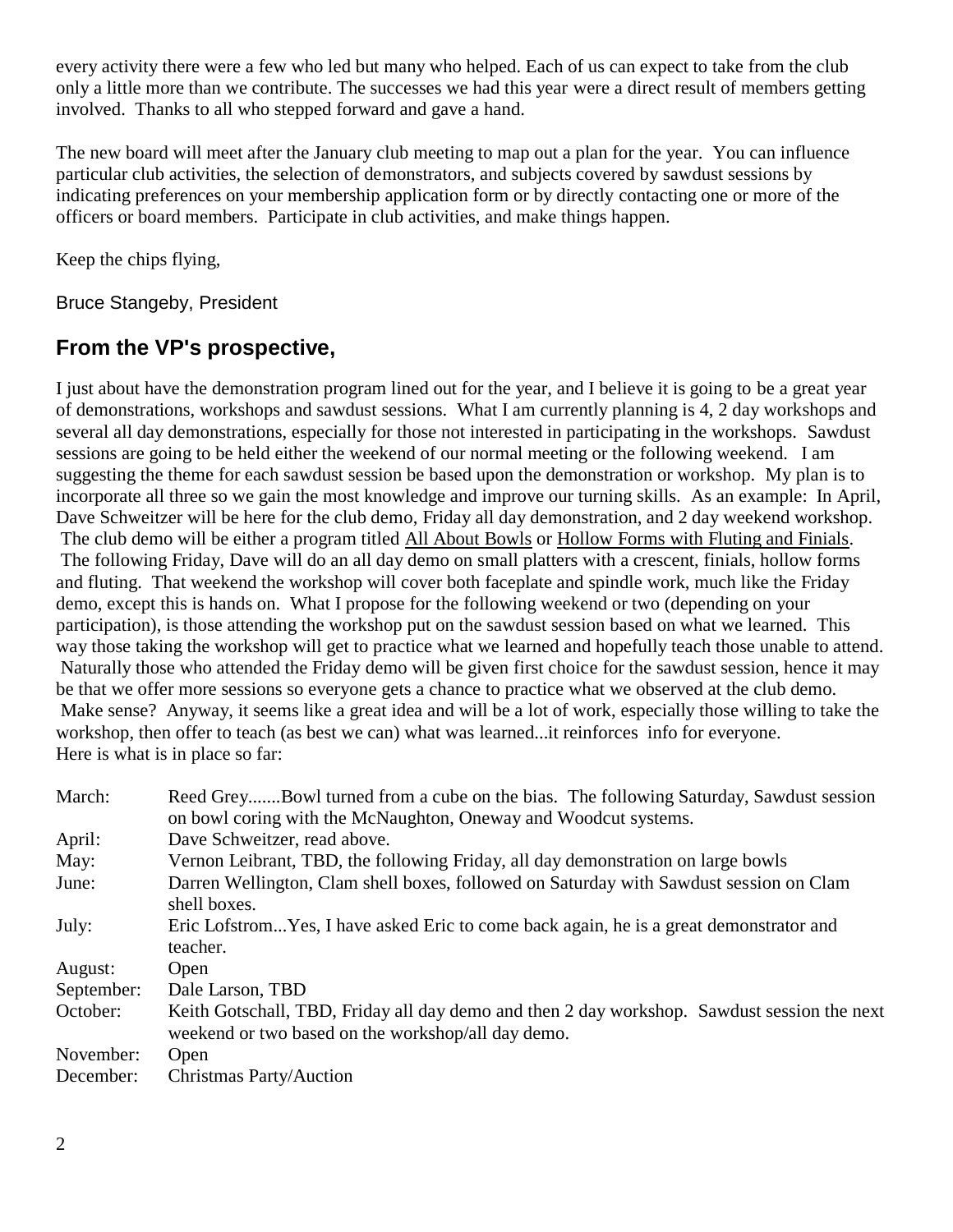2012 January: Nick Cook, TBD, Friday all day demo and then 2 day workshop. February: Open...Maybe Graeme Priddle from New Zealand, still sorting this out.

If you don't know who some of these people are, please do an internet search. Most have websites which are pretty darn impressive.

Terry

## **2011 Annual Dues**

**Many thanks to those of you who have already paid your 2011 dues.** However, I need to remind everyone else that your 2011 dues (\$30 per family) were due on January 1, 2011. For those who have not "gotten around" to sending in their dues, please do so immediately…if not sooner. The dues we each pay help the club organize the activities, pay for the meeting room, and provide for the interesting presenters we have throughout the coming year. Without a good idea of a budget, and knowing how many members we have, it is difficult to plan. Please do your part, use the 2011 updated membership application form which is attached to the BURL, and send in your dues TODAY. The updated application form needs to be completely filled out, even though much of the information is the same as it was last year. Sometimes there are errors in our records and the application form is the easiest way we have of validating your contact information. Please fill out the renewal application (last page of this newsletter) and send it with your \$30 check made out to **Willamette Valley Woodturners** to: Elling Hoem, WVW Treasurer, 3308 Hidden Valley Dr NW, Salem, OR 97304- 2323. I am asking everyone who is not current to take care of this now. Your being current allows us to get the picture roster completed and printed in a timely and accurate manner, as well as to get the name tags printed so they can be distributed at the January meeting. Thank you for your cooperation and your support. I hope that you and your families all had a very wonderful holiday season. We should all be looking forward to another successful year in the club and I look forward to seeing each of you at the upcoming meetings. Thank you.

Elling Hoem WVW Treasurer

### **It's Gavel Making Time**

The January meeting is Gavel time. It's a little different from last year, as John Zwemke served as President for a portion of the year and Bruce Stangeby served the remainder.

John deserves a gavel as a memento so we should have our usual competition and let him pick if he wants the one he got last January, which Bruce has now, or chose from this year's entries.

So get busy, sharpen your tools and start your lathes. I hope to see a big entry at the January meeting. There's no excuse not making one as I'm including a link to a tutorial, courtesy of Turned Treasures, on all you'll need to complete one!

[http://www.turnedtreasures.com/project.html/gavel\\_turning/gavel.html](http://www.turnedtreasures.com/project.html/gavel_turning/gavel.html)

Nick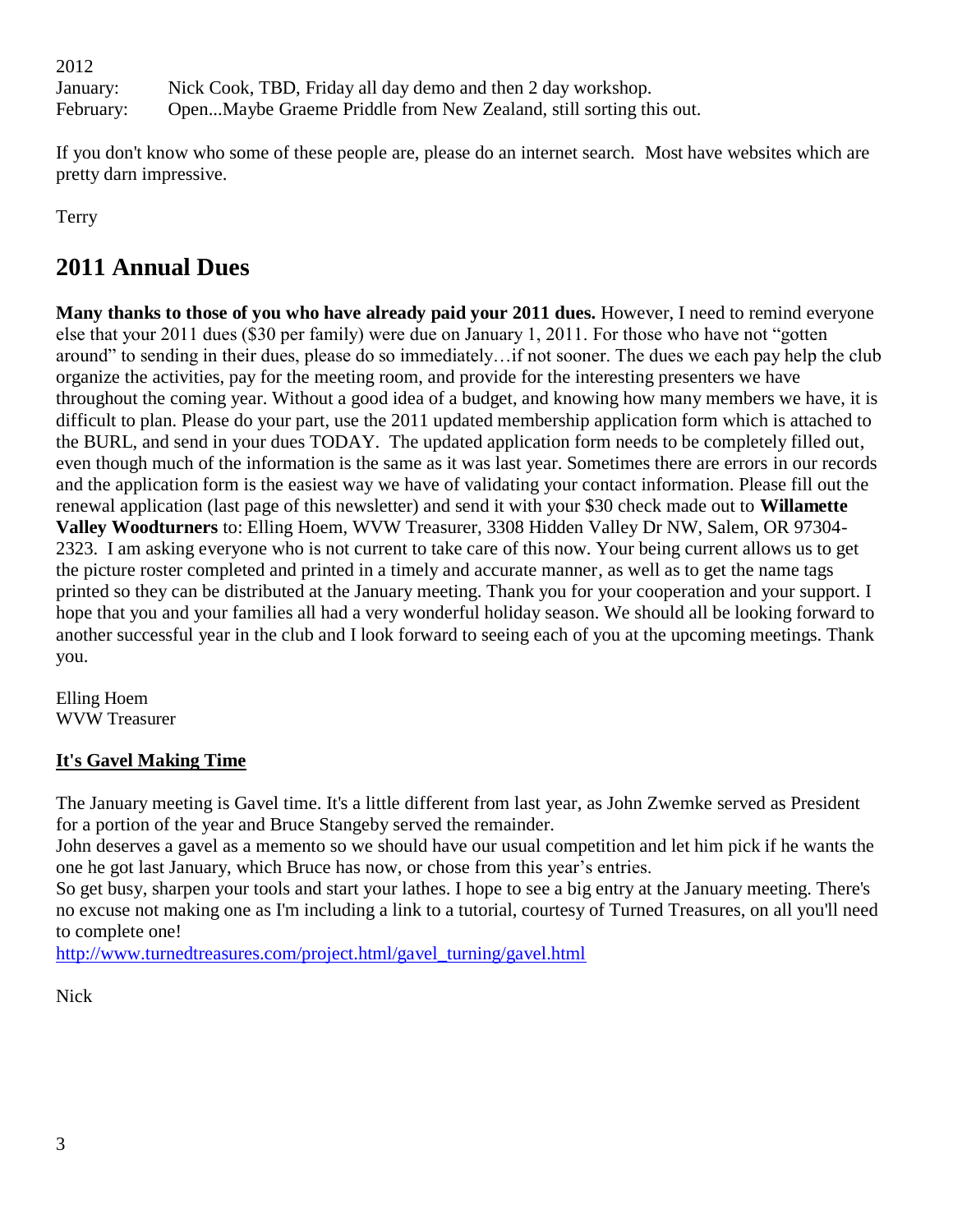# Club Business

## **Current & Upcoming Events**

### **January Demonstration** (Thursday, January 13, 2011)

Nick Stagg will show us how he uses different bevel angles on his bowl gouge to complete the insides of bowls. Several different angles will be demonstrated, along with the reasons for their application. Once learned the technique will dispense with use of scrapers and torn end grain. If there's time, he'll also explain how to turn the inside of a natural edged bowl.

### **February Demonstration** (Thursday, February 10,2011)

Walt Thies will show us how to take a log from a tree, to the lathe, and to a finished bowl. This will be primarily a slide show featuring the log in various stages of preparation:Showing where to cut, removing the pith, maximizing the use of the wood, marking the blanks to be cut, band-sawing, and rough turning and sealing. All you'll need to make your own wood! If you have problems doing this, don't miss the meeting.

## Membership Rewards (sorry, available to club members only)

### *Library*

A friendly reminder to members with books and /or videos checked out from the library. Please return them at this next meeting.

### *Wood Gathering*

Sign-up sheets will be available to indicate your availability to help with wood gathering. Anyone who learns of a tree or log that is available to the club should notify Jerry Lelack (503 510-1577) or Bob Hutchinson (503 508-3279). The intent is to gather wood, process it to usable pieces, store it at the home of Terry Gerros', and then make it available to members. Terry can be reached at 503 580-5013.

-----------------------------------------------------

From Terry Gerros: I have managed to accumulate a number of turning blanks for sale from several people. Oh wait, I brought this on myself........what started out selling blanks for a buddy who is a disabled vet, has spiraled into......well, a lot of fun. So, listed below is what I have available. The blocks are close to wholesale price or below and consist primarily of figured walnut (both claro and English), ambrosia maple, persimmon, mimosa, black locust, myrtle wood, figured maple, maple burl, and figured myrtle wood. Most of the blocks are dried and waxed, ready to turn to a finished product. Some of the blocks are green, but waxed. Also available are stabilized pen blanks (figured maple, speckled maple, myrtle wood, buckeye burl), bottle stoppers (buckeye burl), and spindle stock of varying sizes and types of wood. You are welcome to come see the wood and purchase on Saturdays or at my discretion, please call to make sure I am available. I try to make it convenient for everyone, especially those who want to talk woodturning for a bit. My cell number is 503-580-5013.

All the walnut bowl blanks are 3" thick give or take a bit, and are both English and claro walnut, some have both types grafted together, lots of fiddle back, marbling. These blocks are cut from gunstock material.

Pricing for the walnut is as follows:

| $4 \times 4$ \$2.00 | 8 x 8\$8.00          |
|---------------------|----------------------|
| 5 x 5\$3.50         | $9 \times 9$ \$10.00 |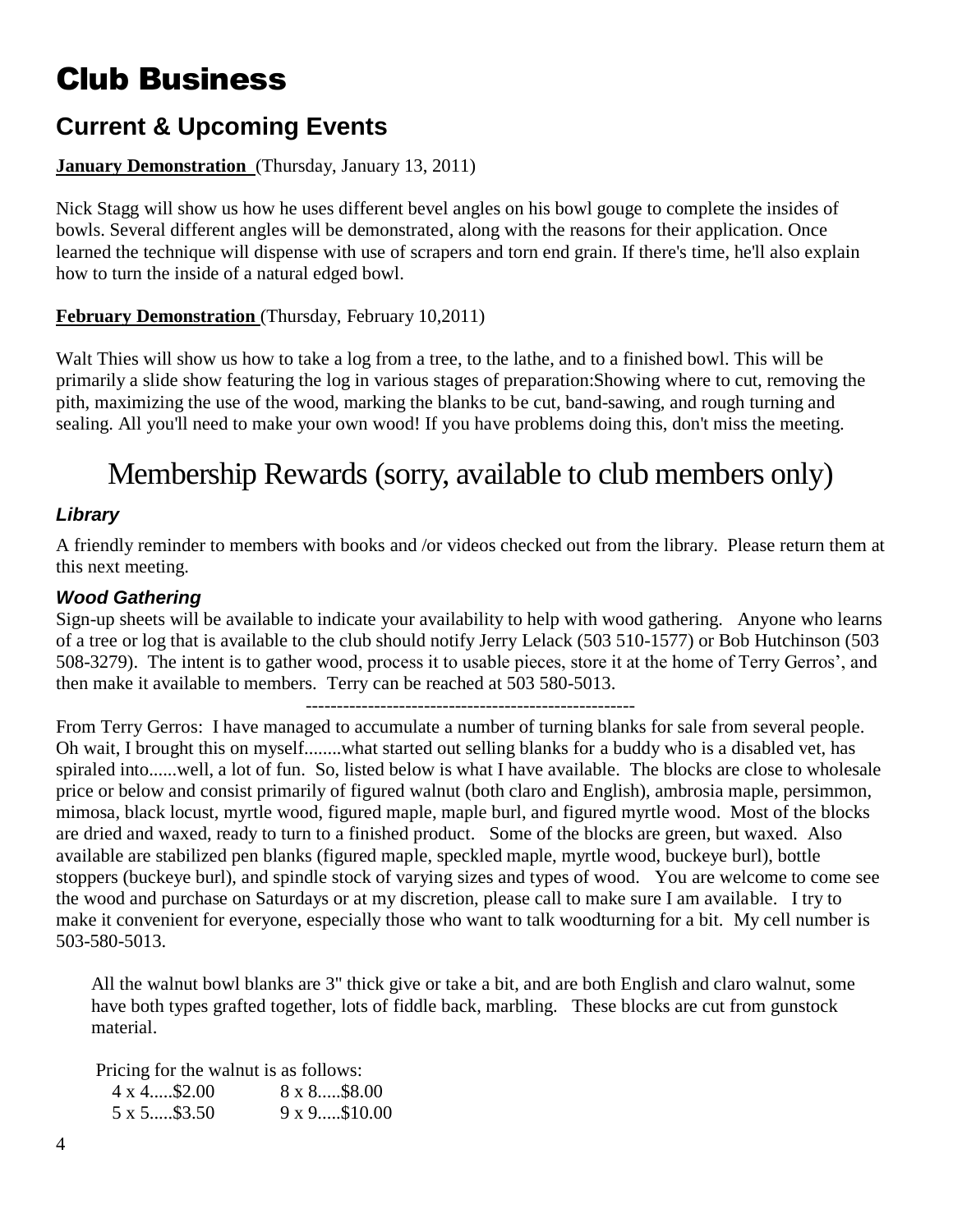$6 \times 6$ ....\$4.50  $10 \times 10.812.00$ 7 x 7.....\$6.00 11 x 11..\$14.00 I also have the following: Stabilized pen blanks... $3/4 \times 3/4 \times 5$  \$2.50 each Bottle stoppers............3/\$1.00

The other blanks have the price marked on them. So if you are looking for some killer blanks, give me a call.

### *Workshops / Presentations*

None scheduled through February at this time.

### *Supplies*

The club purchases a few supplies in bulk and sells it to members at club cost. We routinely have superglue (\$5), black or brown superglue (\$10) accelerator (\$6) and Anchor Seal (\$10/gal). Recently the club purchased a small supply of half round protractors (\$6) used to measure the angle ground on a tool, HSS rods (\$3)  $\frac{1}{4}$ " x 8" used to make the round skews demonstrated by Bill McCoy at the October meeting, and depth gauge (\$5). Bob Quadros will have the resale items still available at the meeting. Please bring the correct change for the items you want.

### **Club Member Discounts**

From Terry Gerros: Club orders will be going out on **January 17th**. If our order equals or exceeds \$1,000, Craft Supply gives us a 13% discount plus free shipping. If you order from the sales items, you will receive the club discount in addition to the sale discount, making many items available at very attractive prices.

Club members are registered with Klingspor's Woodworking Shop at [www.woodworkingshop.com](http://www.woodworkingshop.com/)or 800- 228-0000, they have your name and will give you a 10% discount.

Hartville Tool will give club members a 20% discount for the next year and a 15% discount after that: [www.hartvilletool.com](http://www.hartvilletool.com/)or 800-345-2396

If you show your club card at checkout time to the cashier at Woodcraft in Tigard they will give you a 10% discount (may not apply to some machinery).

Exotic wood is offering a discount of 15% off any orders placed at: [www.exoticwoodsusa.com](http://www.exoticwoodsusa.com/) . (This includes sale items and free shipping on orders over \$300). Use promo code ewusaAAW

Gilmer Wood now offers our club a 10% discount on purchases made there. If you haven't been to Gilmers, it is well worth the trip to Portland, if only to make your mouth water and make you cry if you leave empty handed.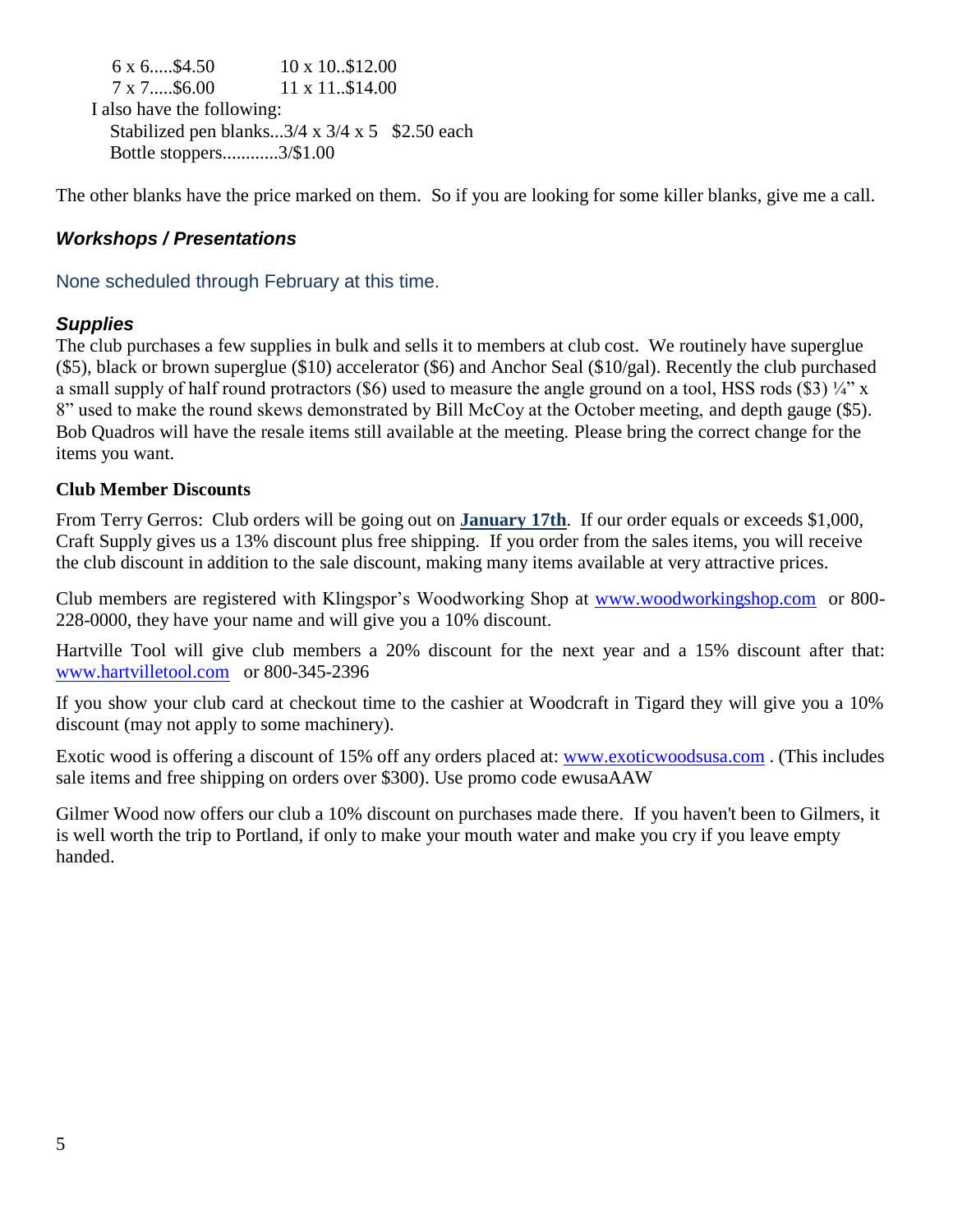### Burl is a Publication of the Willamette Valley Woodturners

| <b>Executive Board</b> |                       |
|------------------------|-----------------------|
| President              | <b>Bruce Stangeby</b> |
| <b>Vice President</b>  | <b>Terry Gerros</b>   |
| Secretary              | <b>Rick Lyle</b>      |
| Treasurer              | Elling Hoem           |
| <b>Board Member</b>    | Jerry Lelack          |
| <b>Board Member</b>    | <b>Bob Hutchinson</b> |
|                        |                       |

Non-Executive Positions Newsletter Editor Bob Thompson Website Support Todd Yunker Librarian Pete Peterson Wood Gathering Jerry Lelack

| Coordinators | Rick Harris (High School mentor) |
|--------------|----------------------------------|
|              | Myron Yancey (Steam Up)          |
|              | Bob Hutchinson (State Fair)      |
| New Members  | <b>Bob Garvey</b>                |
|              | <b>Tom Morrison</b>              |
| Facilities   | Dave Hanselman                   |
| Calling Tree | Carl Rodney                      |
|              |                                  |

Video Nick Stagg

Send dues & other financial matters to: Elling Hoem 3308 Hidden Valley Dr NW Salem, OR 97304-2323 Checks payable to: Willamette Valley Woodturners

Send all other club correspondence to: Bruce Stangeby (WVW President) 432 Stoneway Dr. NW Salem, OR 97304 email: [bstangeby@comcast.net](mailto:bstangeby@comcast.net)